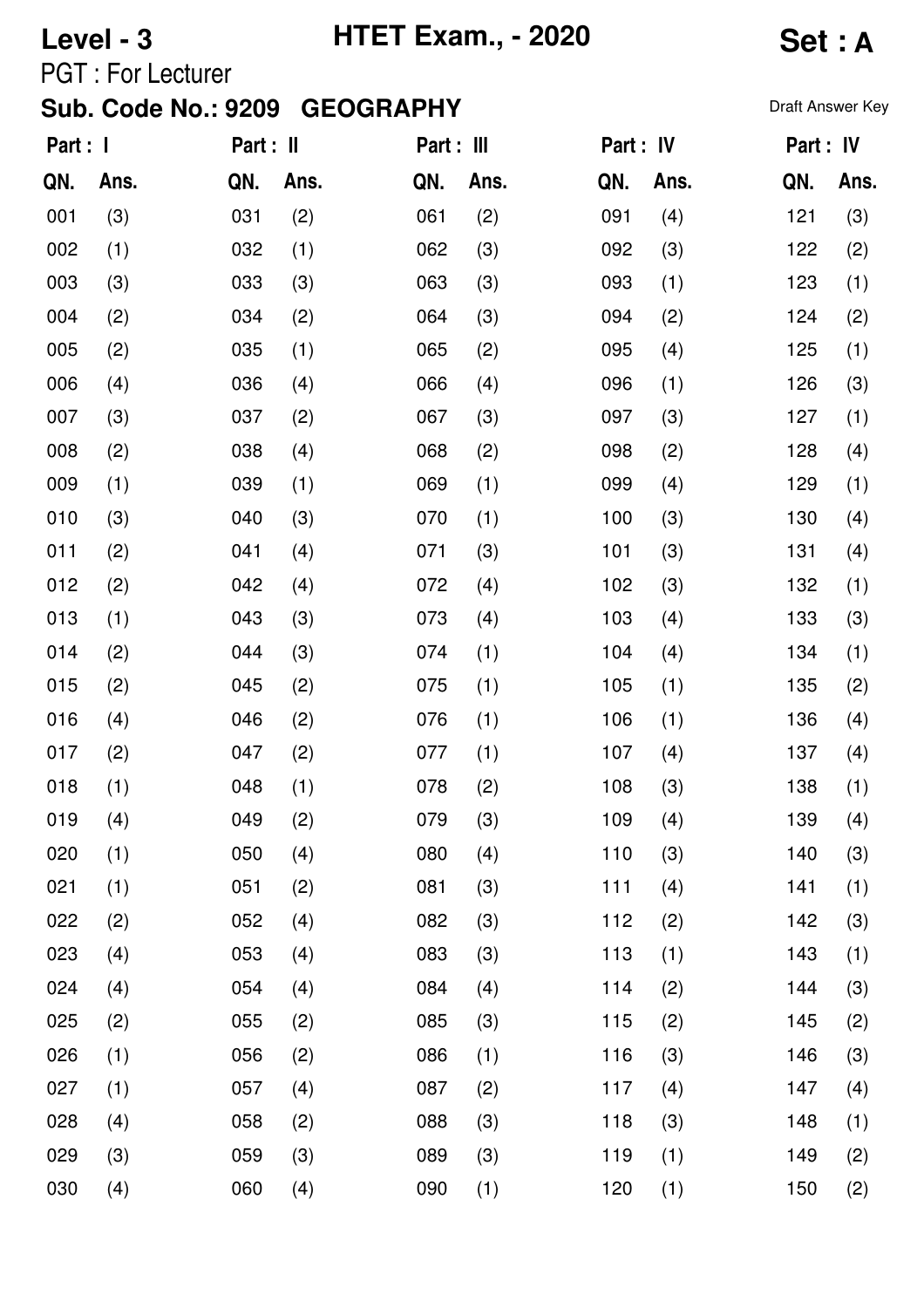## **Level - 3 HTET Exam., - 2020 Set : B**

PGT : For Lecturer

| Part : I |      | Part : II |      | Part : III |      | Part : IV |      | Part : IV |      |
|----------|------|-----------|------|------------|------|-----------|------|-----------|------|
| QN.      | Ans. | QN.       | Ans. | QN.        | Ans. | QN.       | Ans. | QN.       | Ans. |
| 001      | (4)  | 031       | (3)  | 061        | (4)  | 091       | (2)  | 121       | (3)  |
| 002      | (2)  | 032       | (2)  | 062        | (2)  | 092       | (1)  | 122       | (2)  |
| 003      | (4)  | 033       | (4)  | 063        | (1)  | 093       | (4)  | 123       | (1)  |
| 004      | (1)  | 034       | (4)  | 064        | (3)  | 094       | (1)  | 124       | (1)  |
| 005      | (4)  | 035       | (3)  | 065        | (1)  | 095       | (1)  | 125       | (3)  |
| 006      | (1)  | 036       | (4)  | 066        | (2)  | 096       | (4)  | 126       | (4)  |
| 007      | (1)  | 037       | (2)  | 067        | (1)  | 097       | (4)  | 127       | (1)  |
| 008      | (2)  | 038       | (1)  | 068        | (2)  | 098       | (3)  | 128       | (4)  |
| 009      | (4)  | 039       | (4)  | 069        | (1)  | 099       | (1)  | 129       | (4)  |
| 010      | (4)  | 040       | (3)  | 070        | (3)  | 100       | (4)  | 130       | (1)  |
| 011      | (4)  | 041       | (2)  | 071        | (4)  | 101       | (3)  | 131       | (3)  |
| 012      | (1)  | 042       | (1)  | 072        | (3)  | 102       | (3)  | 132       | (4)  |
| 013      | (3)  | 043       | (3)  | 073        | (3)  | 103       | (2)  | 133       | (4)  |
| 014      | (1)  | 044       | (1)  | 074        | (3)  | 104       | (1)  | 134       | (4)  |
| 015      | (4)  | 045       | (2)  | 075        | (1)  | 105       | (2)  | 135       | (4)  |
| 016      | (2)  | 046       | (4)  | 076        | (1)  | 106       | (3)  | 136       | (3)  |
| 017      | (3)  | 047       | (4)  | 077        | (4)  | 107       | (3)  | 137       | (2)  |
| 018      | (3)  | 048       | (2)  | 078        | (3)  | 108       | (3)  | 138       | (2)  |
| 019      | (3)  | 049       | (4)  | 079        | (2)  | 109       | (4)  | 139       | (2)  |
| 020      | (2)  | 050       | (3)  | 080        | (4)  | 110       | (3)  | 140       | (1)  |
| 021      | (2)  | 051       | (2)  | 081        | (2)  | 111       | (3)  | 141       | (4)  |
| 022      | (3)  | 052       | (2)  | 082        | (1)  | 112       | (1)  | 142       | (1)  |
| 023      | (1)  | 053       | (2)  | 083        | (3)  | 113       | (3)  | 143       | (4)  |
| 024      | (2)  | 054       | (1)  | 084        | (1)  | 114       | (1)  | 144       | (2)  |
| 025      | (1)  | 055       | (2)  | 085        | (4)  | 115       | (3)  | 145       | (4)  |
| 026      | (2)  | 056       | (4)  | 086        | (3)  | 116       | (1)  | 146       | (1)  |
| 027      | (2)  | 057       | (2)  | 087        | (3)  | 117       | (4)  | 147       | (1)  |
| 028      | (2)  | 058       | (4)  | 088        | (3)  | 118       | (2)  | 148       | (3)  |
| 029      | (2)  | 059       | (2)  | 089        | (3)  | 119       | (1)  | 149       | (2)  |
| 030      | (1)  | 060       | (4)  | 090        | (3)  | 120       | (2)  | 150       | (3)  |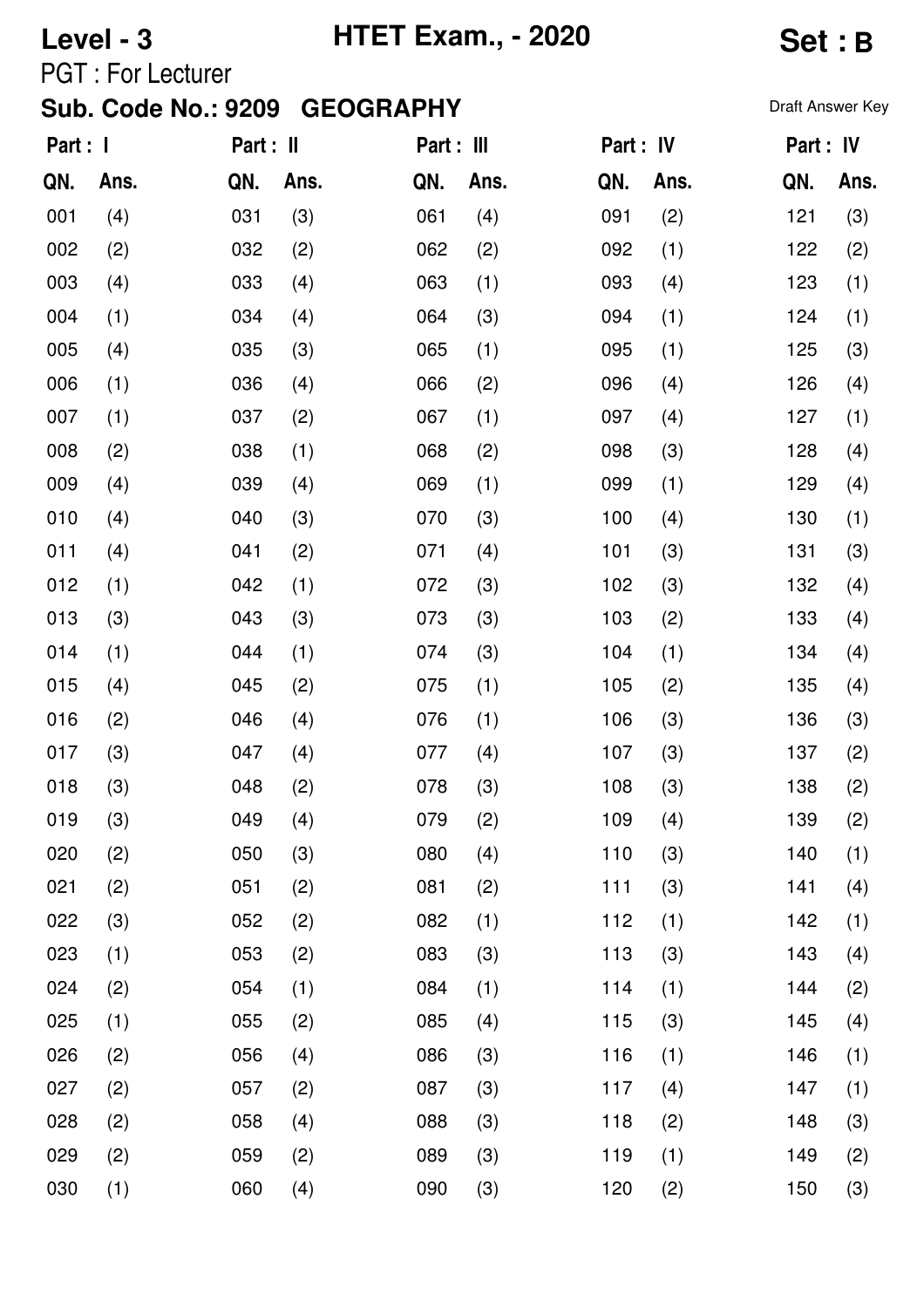## **Level - 3 HTET Exam., - 2020 Set : C**

PGT : For Lecturer

| Part : I |      | Part : II |      | Part : III |      | Part : IV |      | Part : IV |      |
|----------|------|-----------|------|------------|------|-----------|------|-----------|------|
| QN.      | Ans. | QN.       | Ans. | QN.        | Ans. | QN.       | Ans. | QN.       | Ans. |
| 001      | (1)  | 031       | (4)  | 061        | (3)  | 091       | (3)  | 121       | (2)  |
| 002      | (4)  | 032       | (4)  | 062        | (3)  | 092       | (3)  | 122       | (4)  |
| 003      | (2)  | 033       | (2)  | 063        | (1)  | 093       | (2)  | 123       | (1)  |
| 004      | (3)  | 034       | (3)  | 064        | (3)  | 094       | (1)  | 124       | (2)  |
| 005      | (1)  | 035       | (1)  | 065        | (2)  | 095       | (2)  | 125       | (4)  |
| 006      | (3)  | 036       | (2)  | 066        | (2)  | 096       | (2)  | 126       | (3)  |
| 007      | (1)  | 037       | (1)  | 067        | (4)  | 097       | (4)  | 127       | (1)  |
| 008      | (2)  | 038       | (1)  | 068        | (1)  | 098       | (1)  | 128       | (2)  |
| 009      | (2)  | 039       | (3)  | 069        | (1)  | 099       | (1)  | 129       | (1)  |
| 010      | (1)  | 040       | (2)  | 070        | (3)  | 100       | (3)  | 130       | (4)  |
| 011      | (3)  | 041       | (4)  | 071        | (1)  | 101       | (4)  | 131       | (4)  |
| 012      | (4)  | 042       | (3)  | 072        | (3)  | 102       | (4)  | 132       | (3)  |
| 013      | (3)  | 043       | (4)  | 073        | (1)  | 103       | (3)  | 133       | (3)  |
| 014      | (4)  | 044       | (2)  | 074        | (4)  | 104       | (1)  | 134       | (2)  |
| 015      | (2)  | 045       | (3)  | 075        | (2)  | 105       | (1)  | 135       | (1)  |
| 016      | (4)  | 046       | (4)  | 076        | (4)  | 106       | (3)  | 136       | (1)  |
| 017      | (2)  | 047       | (2)  | 077        | (4)  | 107       | (1)  | 137       | (1)  |
| 018      | (4)  | 048       | (1)  | 078        | (1)  | 108       | (3)  | 138       | (4)  |
| 019      | (2)  | 049       | (2)  | 079        | (3)  | 109       | (3)  | 139       | (3)  |
| 020      | (1)  | 050       | (2)  | 080        | (2)  | 110       | (1)  | 140       | (4)  |
| 021      | (1)  | 051       | (4)  | 081        | (3)  | 111       | (3)  | 141       | (4)  |
| 022      | (4)  | 052       | (2)  | 082        | (3)  | 112       | (4)  | 142       | (2)  |
| 023      | (2)  | 053       | (2)  | 083        | (1)  | 113       | (1)  | 143       | (4)  |
| 024      | (2)  | 054       | (2)  | 084        | (3)  | 114       | (3)  | 144       | (3)  |
| 025      | (3)  | 055       | (4)  | 085        | (3)  | 115       | (4)  | 145       | (1)  |
| 026      | (4)  | 056       | (4)  | 086        | (4)  | 116       | (2)  | 146       | (1)  |
| 027      | (2)  | 057       | (4)  | 087        | (1)  | 117       | (4)  | 147       | (4)  |
| 028      | (1)  | 058       | (2)  | 088        | (3)  | 118       | (1)  | 148       | (2)  |
| 029      | (1)  | 059       | (4)  | 089        | (2)  | 119       | (2)  | 149       | (3)  |
| 030      | (2)  | 060       | (3)  | 090        | (3)  | 120       | (3)  | 150       | (4)  |